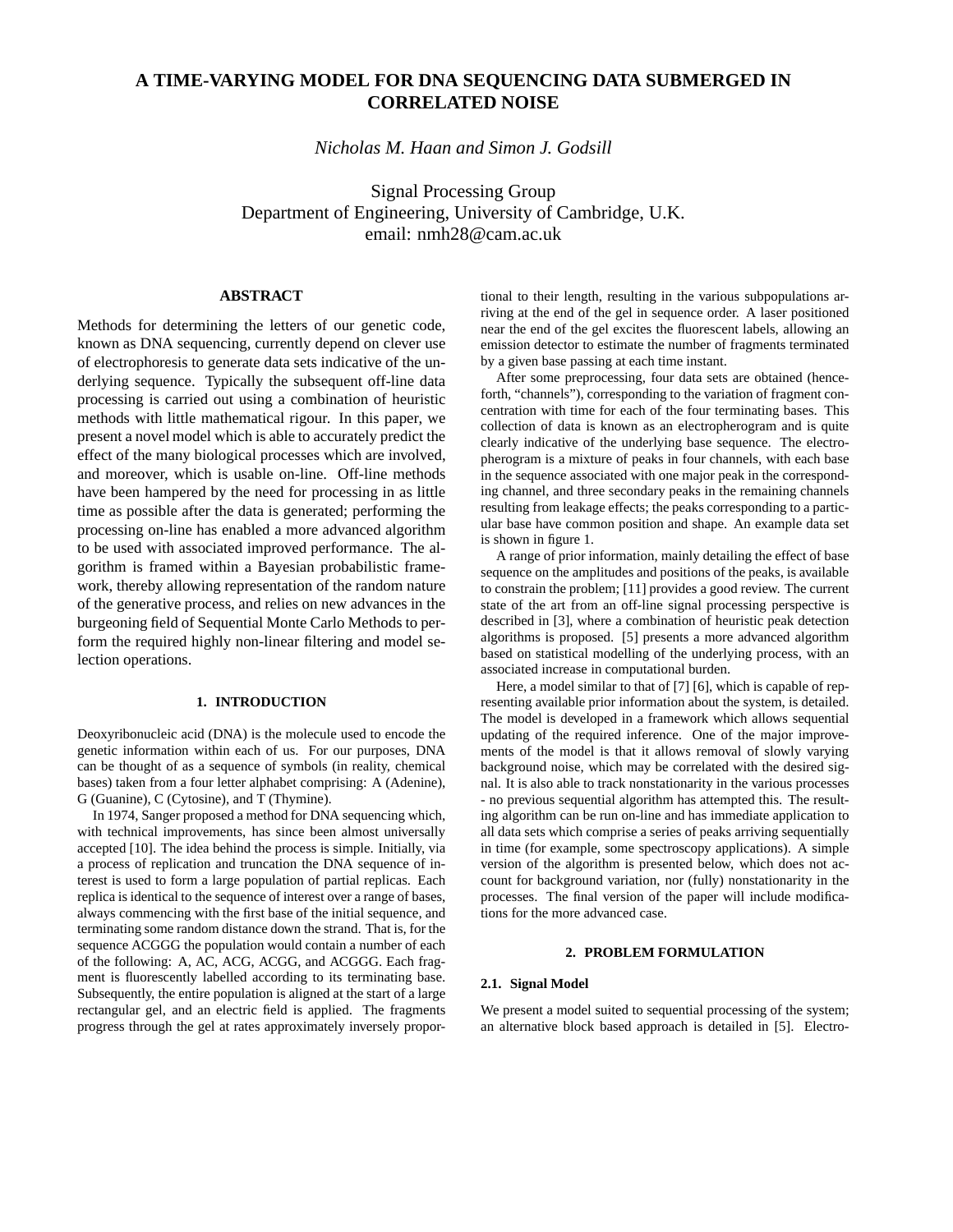pherogram data is well described as the summation of a series of peaks, observed in noise. A general model for electropherogram data in the four channels at time  $n (n \in \{1, ..., N\})$ ,  $\mathbf{y}_n \triangleq \{y_{n,1}, \ldots, y_{n,4}\},\$  is thus:

$$
\mathbf{y}_n = \mathbf{e}_n + \sum_{i=1}^k \mathbf{b}_i \phi_i(n) \tag{1}
$$

where  $k$  denotes the total number of bases,  $\{a_1, b_{i,2}, b_{i,3}, b_{i,4}\}$  is a vector defining the amplitudes in ≜ the four channels corresponding to base  $i$  (and is representative of the number of fragments passing the end of the gel at a given<br>time via the emission spectra of the dyes), and  $\phi_i(n)$  defines the peak shape.  $\mathbf{e}_n \triangleq \{e_{n,1}, e_{n,2}, e_{n,3}, e_{n,4}\}\$  represents the noise in the system at time  $n$ . Here, we consider the subset of electropherogram data where the noise can be assumed Gaussian with zero mean and constant variance,  $\sigma_e^2$  (a slightly more complicated noise model is presented in [5]):

$$
\mathbf{e}_n \sim \mathcal{N}\left(\mathbf{e}_n | \mathbf{0}, \sigma_e^2 \mathbf{I}_{4 \times 4}\right) \tag{2}
$$

where  $I_{4\times 4}$  denotes the identity matrix. In many cases, the peaks can be assumed truncated Gaussian in shape such that:

$$
\phi_i(n; p_i, v_i) = (2\pi v_i)^{-.5} \exp\left\{-\frac{1}{2v_i}(n - p_i)^2\right\} \mathbb{I}(|n - p_i| \le \epsilon)
$$
\n(3)

where  $\epsilon$  is defined a-priori to be sufficiently large that for the range of possible variances, the truncation effect is minimal.  $v_i$  denotes the variance of the peak.

The "base-state" of the system at base position  $i$ ,  $\mathbf{s}_i \triangleq$  $\{s_{i,-2}, s_{i,-1}, s_{i,0}\}\$ , is defined as a base triplet, e.g.,  $\{A, G, C\}\$ ,  $\boldsymbol{\theta}$ with the last element corresponding to the current base, and the other elements containing the previous two (the previous two are included to account for sequence dependent effects, e.g. [8]). The following prior structure is proposed for the parameters of base  $i$ :

$$
s_{i,0} \sim p(s_{i,0}|s_{i-1,0}), \quad s_{i,-2:-1} = s_{i-1,0:-1} \tag{4}
$$

$$
p_{i} = p_{i-1} + 1 + \Delta_{i}, \quad \Delta_{i} \sim \mathcal{G}\left(\Delta_{i}|\alpha_{p}\left(\mathbf{s}_{i}\right), \beta_{p}\left(\mathbf{s}_{i}\right)\right) \tag{5}
$$

$$
\mathbf{b}_{i} \sim \prod_{j=1}^{4} \mathcal{G}\left(b_{i,j} | \alpha_{b,j}\left(\mathbf{s}_{i}\right), \beta_{b,j}\left(\mathbf{s}_{i}\right)\right) \tag{6}
$$

$$
v_i \sim \mathcal{G}\left(v_i|\alpha_v\left(v_{i-1}\right), \beta_v\left(v_{i-1}\right)\right) \tag{7}
$$

where  $\mathcal{G}(.)$  is the Gamma distribution, and  $\mathbf{a}_{i:j} = \{a_i, \ldots, a_j\}$ . in The functions  $\{\alpha_{b,j}(\mathbf{s}_i), \beta_{b,i}(\mathbf{s}_i), \alpha_p, \beta_n, \alpha_v, \beta_v\}$  are considered time invariant and known *a-priori*. The states evolve according to a Markovian structure. Further,  $p_1 \sim \mathcal{N}(p_1|.)$ ,  $v_1 \sim$  ods  $\mathcal{G}(v_1|.)$ , and  $\mathbf{s}_{1,-2:0} \sim p(\mathbf{s}_{1,-2:0})$ , a prespecified initial state dis-, , tribution. It should be noted that in electropherogram data there is almost never more than one base in a given unit time interval as evidenced by the  $+1$  in equation (5); the framework is extensible to the case where there are multiple peaks in a unit interval.

# **2.2. State-Space Form**

The set of peaks affecting the data at time  $n$  is given by the index The set of peaks affecting the data at time *n* is given by the index<br>set  $\mathcal{I}_n \triangleq \{i : |n - p_i| \le \epsilon, i \in \{1, ..., k\}\}\.$  The data at time *n* is post

then completely defined by:

$$
\mathbf{y}_n = \sum_{i \in \mathcal{I}_n} \mathbf{b}_i \phi \left( \frac{n - p_i}{\sqrt{v_i}} \right) + \mathbf{e}_n \tag{8}
$$

 $\{\boldsymbol{\theta}_{n-1}, k_{n-1}\}\$ , the prior on  $\{\boldsymbol{\theta}_n, k_n\}$  is completely determined. essary) assumption that  $k_n > 0$ , in order to ensure that, given and, therefore, the state of the system at time *n* can be written  $\theta_n \triangleq {\mathbf{b}_i, p_i, v_i, \mathbf{s}_i : i \in \mathcal{I}_n}$ . The dimension of the state,  $k_n = \dim \mathcal{I}_n$ , varies with time according to the number of peaks affecting the data. Here, we make the mild (and not strictly nec-The resulting model is a Hidden Markov Model.

The peak spacing prior of the previous section requires some reformulation to be used within a sequential framework. Given  $\{\theta_{n-1}, k_{n-1}\}\$ , and assuming none of the peaks affecting the data at time  $n-1$  become superfluous, the probability of a new peak being introduced is the probability, as defined by the peak spacing prior, of there being a new peak in the interval  $+ \epsilon - 5$ ,  $n + \epsilon + 5$ , where  $\gamma_n \triangleq \max \{\mathcal{I}_n\}$  is introduced as the base index of the last peak affecting the data at time  $n$ :

$$
p(k_n = k_{n-1} + 1 | p_{\gamma_{n-1}}) =
$$
  

$$
\frac{\int_{p \in (n+\epsilon-5, n+\epsilon+.5]} G (p - p_{\gamma_{n-1}} - 1 |.) dp}{\int_{p \in (n+\epsilon+.5, \infty]} G (p - p_{\gamma_{n-1}} - 1 |.) dp}
$$
 (9)

 . Given there is a new peak in this interval, its position *a-priori* Given there is a new peak in this interval, its position *a-priori* is drawn according to  $G(p_{\gamma_n} - p_{\gamma_{n-1}} - 1|)$  truncated appropriately. The remaining variance, amplitude, and state parameters of the new peak are then defined according to the priors of the previous section, and the state of the system becomes:  $\theta_n = {\theta_{n-1}, \{\mathbf{b}_{\gamma_n}, p_{\gamma_n}, v_{\gamma_n}, \mathbf{s}_{\gamma_n}\}}$ , with  $k_n = k_{n-1} + 1$ .

than  $n - \epsilon$ , then the state at time *n* is deterministically reduced: If a state ceases to be relevant at time  $n$ , i.e., its position is less than  $n - \epsilon$ , then the state at time *n* is deterministically reduced:<br> $\theta_{n,1:k_n} = \theta_{n-1,2:k_{n-1}}, k_n = k_{n-1} - 1$ . Similarly, if there is no change in the number of peaks affecting the data:  $\theta_n = \theta_{n-1}$ ,  $k_n = k_{n-1}$ . Effectively, we have defined a sliding parameter window of variable dimension.

### **2.3. Estimation Objectives**

 $, v_1 \sim$  ods are, however, computationally intensive and make little use of In a Bayesian framework the posterior distribution at time  $n$ ,  $p(\theta_{1:n}, \mathbf{k}_{1:n} | \mathbf{y}_{1:n})$ , is used for inference, with the expected value of a function of interest  $f(\theta_{1:n}, \mathbf{k}_{1:n})$  under this posterior given by  $\int \int f(\boldsymbol{\theta}_{1:n}, \mathbf{k}_{1:n}) p(\boldsymbol{\theta}_{1:n}, \mathbf{k}_{1:n} | \mathbf{y}_{1:n}) d\boldsymbol{\theta}_{1:n} d\mathbf{k}_{1:n}$ . In most io<br>( cases, including ours, the posterior is not amenable to closed form analysis owing to non-linearity in the parameters, and it is necessary to resort to numerical methods. In [5] a batch processing scheme using Markov Chain Monte Carlo (MCMC) methods is successfully used to simulate variates from the posterior, and make associated inference on quantities of interest. These methsequential-in-time structure in the system. Here, we develop a numerical algorithm to estimate the posterior distribution recursively in time for on-line estimation.

#### **3. SEQUENTIAL SIMULATION**

#### **3.1. Ideal Recursion**

Since the system is Markovian, a recursion for calculation of the posterior at times  $n > 1$  is: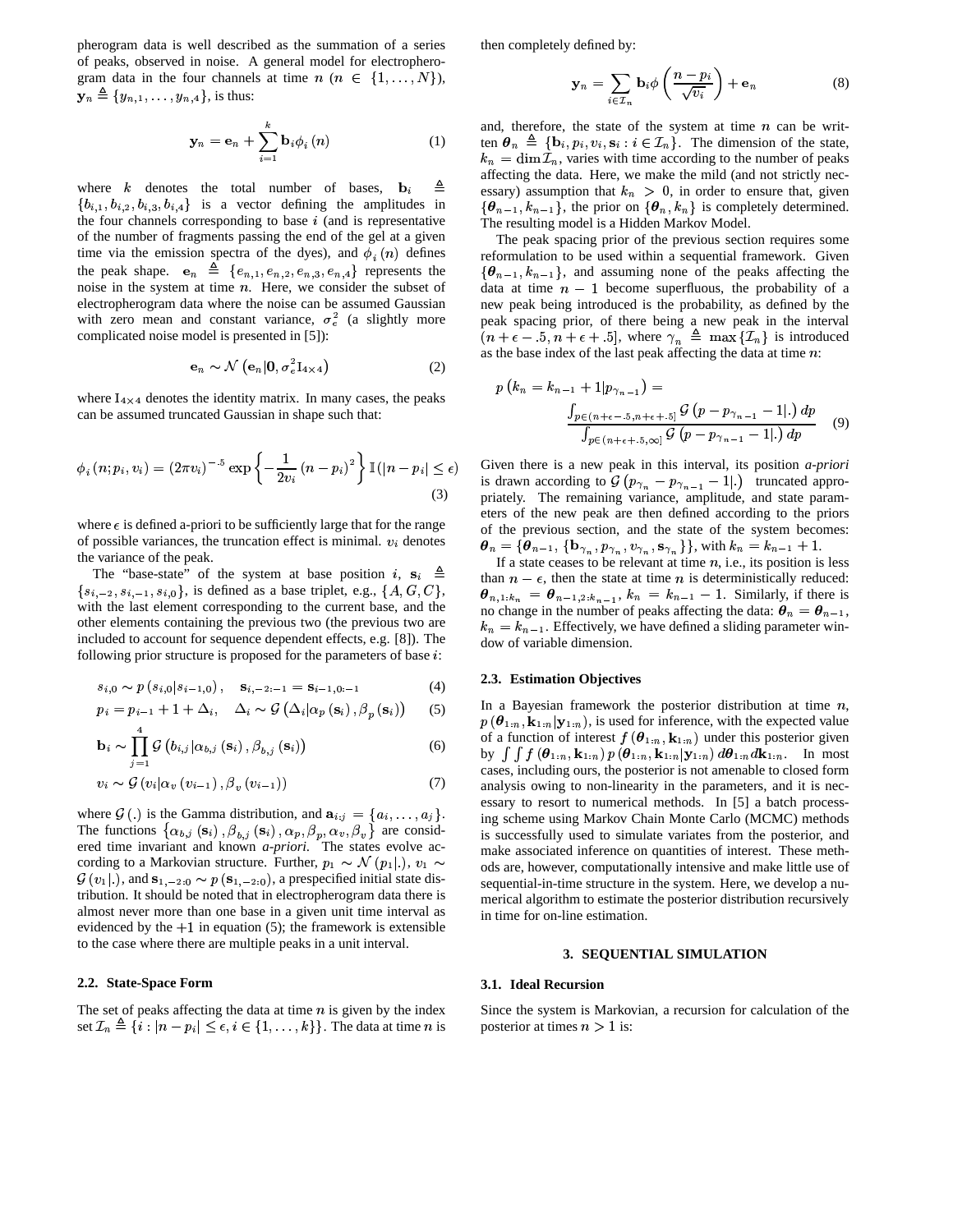$$
p(\boldsymbol{\theta}_{1:n}, \mathbf{k}_{1:n}|\mathbf{y}_{1:n}) = \frac{p(\mathbf{y}_n|\boldsymbol{\theta}_n, k_n)p(\boldsymbol{\theta}_n, k_n|\boldsymbol{\theta}_{n-1}, k_{n-1})}{p(\mathbf{y}_n|\mathbf{y}_{1:n-1})} \times p(\boldsymbol{\theta}_{1:n-1}, \mathbf{k}_{1:n-1}|\mathbf{y}_{1:n-1}) \quad (10)
$$

where at time  $n = 1$ ,

$$
p(\boldsymbol{\theta}_1, k_1 | \mathbf{y}_1) = \frac{p(\mathbf{y}_1 | \boldsymbol{\theta}_1, k_1) p(\boldsymbol{\theta}_1, k_1)}{p(\mathbf{y}_1)}
$$
(11)

We emphasise that, despite the time-dependent notation, all of our parameters are genuinely time varying.

# 3.2. Sequential Bavesian Computation

The ideal recursion cannot be used directly owing to analytic difficulties. One alternative is to represent the posterior at each time by a set of weighted particles  $[2, 9]$ :

$$
\hat{p}(d\theta_{1:n}, \mathbf{k}_{1:n}|\mathbf{y}_{1:n}) = \sum_{i=1}^{P} \tilde{w}_{n}^{(i)} \delta_{\theta_{1:n}^{(i)}, \mathbf{k}_{1:n}^{(i)}}(d\theta_{1:n}, \mathbf{k}_{1:n})
$$
 (12)

where P denotes the number of particles,  $\tilde{w}_n^{(i)}$  denotes the normalised importance weight associated with the particle of value  $\{\boldsymbol{\theta}_{1:n}^{(i)}, \mathbf{k}_{1:n}^{(i)}\}$ , and  $\delta_{\boldsymbol{\theta}_{1:n}^{(i)}, \mathbf{k}_{1:n}^{(i)}}$  (.) is the delta function. An algorithm for updating the particles as time progresses is [2, 9]:

#### Algorithm 1 - Monte Carlo Filter

For  $n = 2, \ldots, N$ For  $i = 1, \ldots, P$ :

• Draw from the importance distribution

$$
\boldsymbol{\theta}_n^{(i)}, k_n^{(i)} \sim \pi \left( \boldsymbol{\theta}_n, k_n | \boldsymbol{\theta}_{n-1}^{(i)}, k_{n-1}^{(i)}, \mathbf{y}_{1:N} \right)
$$

• Evaluate the unnormalised importance weights:

$$
\overline{w}_n^{(i)} = \frac{{p\left( {{\mathbf{y}}_n|\boldsymbol{\theta}_n^{(i)},k_n^{(i)}} \right)p\left( \boldsymbol{\theta}_n^{(i)},k_n^{(i)}|\boldsymbol{\theta}_{n-1}^{(i)},k_{n-1}^{(i)}} \right)}}{{\pi \left( \boldsymbol{\theta}_n^{(i)},k_n^{(i)}|\boldsymbol{\theta}_{n-1}^{(i)},k_{n-1}^{(i)},\mathbf{y}_{1:N} \right)}}\overline{w}_{n-1}^{(i)}
$$

• Normalise the importance weights:

$$
\tilde{w}_n^{(i)} = \left(\sum_{j=1}^P \overline{w}_n^{(j)}\right)^{-1} \overline{w}_n^{(i)}
$$

- Optional: Resample to obtain P samples approximately distributed according to  $p(\theta_{1:n}, \mathbf{k}_{1:n}|\mathbf{y}_{1:n})$ . Set the weights equal.
- Optional: Apply a Markovian transition kernel invariant to the posterior for each particle stream.

End For End For

At time  $n = 1$  the particles  $\{\theta_1^{(i)}, k_1^{(i)}\}$  are similarly drawn from an initial importance distribution, and weighted appropriately.

#### 3.3. Importance Distribution

At time  $n$  the importance distribution predicting whether a new peak has been introduced is chosen to be a mixture of a distribution based on a simple deterministic peak detection algorithm and the prior. Given that a new peak is proposed, the peak position is then generated according to a truncated uniform on the space  $(n + \epsilon - 5, n + \epsilon + 5]$ . The variance of the peaks changes very slowly with time, and so is quite predictable from one base to the next without reference to the data. The prior is therefore sufficient for an efficient importance distribution.

The importance function for  $\mathbf{b}_{\gamma_n}$  (recall  $\gamma_n$  denotes the newest peak affecting the data at time  $n$ ) is obtained by approximately integrating out the effect of two possible future peaks (in electropherogram data it is very rare to have more than 5 peaks in total affecting a given data point significantly). Details of this step, will appear in the final version. Alternatively, we have found local linearisation of this distribution, or the state space, to be useful in some scenarios (see [2] for a review of these methods). Also, in cases where the prior on the amplitudes can be assumed Gaussian, the amplitudes can be marginalised (with a slight reformulation such Rao-Blackwellization [9] can be performed via the Kalman filter- this too will appear in the final version).

The importance distribution for  $\mathbf{s}_{\gamma_n}$  is set to be the full conditional  $p(\mathbf{s}_{\gamma_n}|\mathbf{s}_{\gamma_{n-1}}, p_{\gamma_{n-1}}, p_{\gamma_n}, \mathbf{b}_{\gamma_n})$  which can be directly evaluated.

Proposing the initial set of particles can be difficult since often parameters for 5 or 6 bases will be required. MCMC methods can be particularly helpful [5].

# 3.4. Resampling

The resampling step aims to multiply or discard particle trajectories according to how important they are to our approximation of the posterior distribution. When a resampling step is performed we use the standard residual method described in [9]. The resampling schedule must be chosen carefully or degeneracy can result. The problem can be isolated by noticing that the state at time  $n$  may include peaks which do not yet significantly affect the likelihood at time  $n$ . Therefore, for these peaks a resampling step corresponds to a re-weighting according to the prior; it takes time for new peaks to filter through the likelihood function. If the prior deviates significantly from the likelihood, poor results will follow. However, this is rarely the case, and provided the particle cloud is relatively large, degeneracy is usually not serious.

# 3.5. Markov Transition

Our model is defined on a variable dimension space, with parameters fixed over moderate time intervals. Degeneracy of the standard particle filter for such systems is commonly known. Here, since the interval of invariance is not too large, MCMC transitions can be used to help replenish the particle set [1]. That is, a kernel invariant to the posterior distribution,  $p(\theta_{1:n}, \mathbf{k}_{1:n} | \mathbf{y}_{1:n})$ , is applied, the idea being that such a transition can only decrease the difference between the current approximate distribution and the invariant distribution. The kernel used consists of a fixed dimension part based on a modified Gibbs sampler and a variable dimension part based on a birth/death - split/merge Reversible Jump kernel. The reader is referred to the algorithm described in [5] for more details. In order to reduce the computational load, transitions are